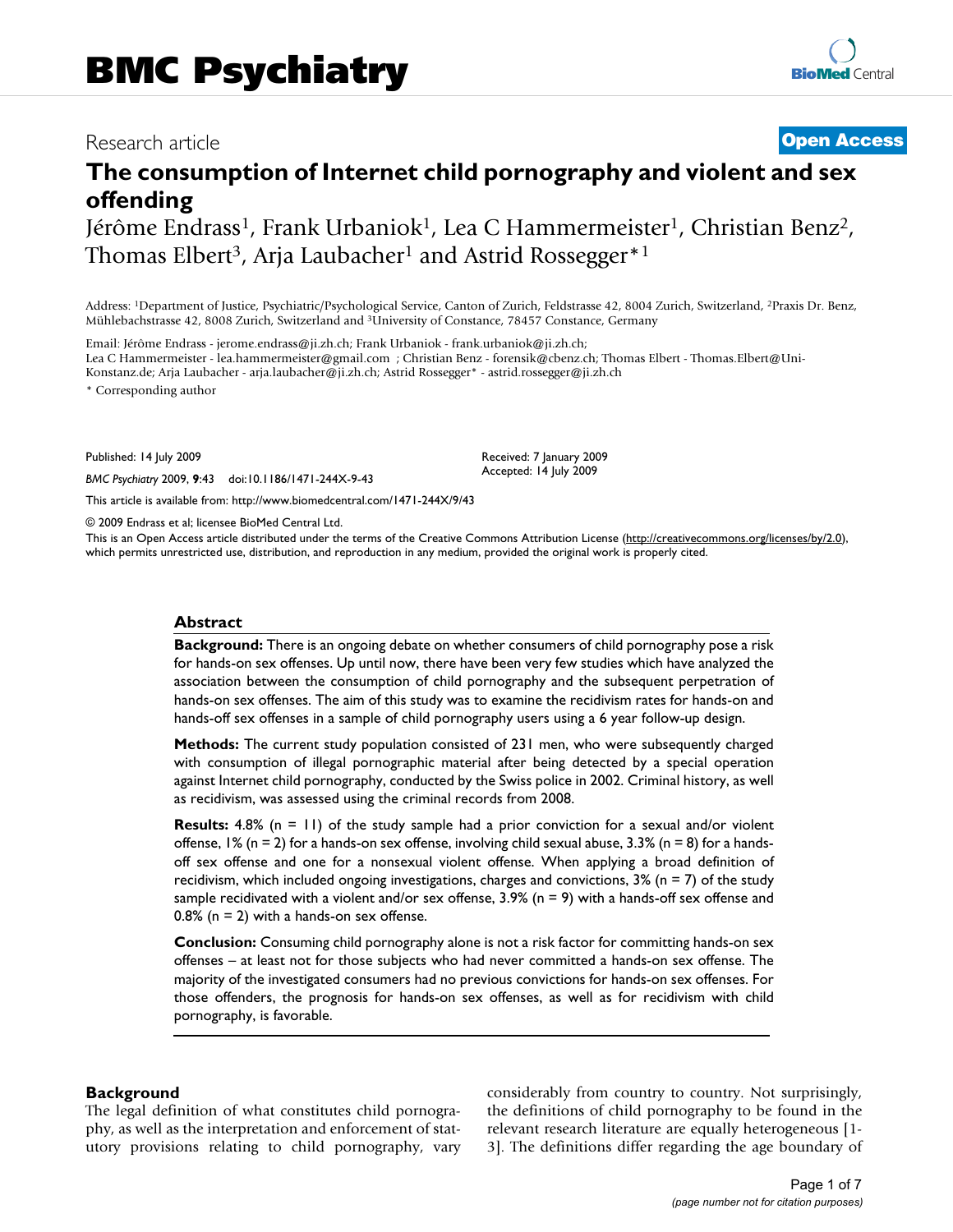consenting adult vs. child and in respect to how explicit the sexual depiction of the material must be in order to be considered "illegal pornography". Furthermore, some criminal codes penalize only the production and distribution of illegal pornography, while others criminalize the possession as well.

In April 2002, a new article was introduced into Swiss penal law stating that the possession of pornographic material depicting sexual acts with children, excrement, animals, as well as violent sexual intercourse, is illegal (Art.197 Swiss Penal Code). Accordingly, the production, import, storage, marketing, making available, and presentation of illegal pornography is a punishable offense. Before April 2002, only the trade and production of child pornography was against the law, not its possession. Swiss penal law neither specifies the age which discriminates children from adults, nor does it specifically state the exact characteristics of pornography. However, judicial practice defines children younger than 16 as juveniles, which is also the appointed age of consent [4,5].

The high accessibility of the Internet has changed the consumption of child pornography. According to Cooper, Delmonico and Berg [6], three attributes of the Internet, called the "Triple A Engine", facilitate the consumption of child pornography: Accessibility (millions of websites are accessible 24 hours a day, 7 days a week), affordability (acquiring the material does not demand substantial financial resources), and anonymity (no personal contact with others is needed to consume child pornography). Quayle, Vaughan, and Taylor [7] also underline the importance of the ostensible anonymity of the Internet for the consumption of Internet child pornography, as it does not require contacting a dealer and the material can easily be acquired at home. Furthermore, virtual pornographic material can be stored easily and no strenuous effort is needed to keep the illegal material hidden [8].

One of the most consistent findings when trying to characterize the "typical" user of child pornography is – not surprisingly – that there are only male consumers [1,9- 16]. According to Quayle, Erooga, Wright, Taylor and Harbinson [2], it is safe to assume that female child pornography consumers are non-existent. Furthermore, there is evidence that consumers of child pornography have a relatively high educational background. According to Wolak, Finkelhor and Mitchell [16], 38% out of 1,713 convicted consumers of child pornography in the U.S. had a highschool diploma, 21% went to college at some point, 16% held a college diploma, and 4% finished their education at a doctoral level. This finding was corroborated by Riegel [13], who found that 77% of his sample of alleged pornography consumers consisted of college graduates. In the Swiss study of Frei, Erenay, Dittman and Graf [1], one out of three child pornography users reported working in an

executive position or holding an academic degree. Burke, Sowerbutts, Blundell and Sherry [4], as well as O'Brien and Webster [17], found higher scores of intelligence, a better educational background, as well as a higher rate of employment for Internet child pornography consumers than for hands-on sex offenders.

When investigating the prevalence of Internet child pornography consumption, an important practical question is whether consumers of child pornography pose a risk for hands-on sex offenses. Empirical studies use different study designs and samples for answering this question. However, there are three main approaches to be found in the relevant research literature.

Firstly, there are studies that examine the role of child pornography consumption on offending in samples of hands-on sex offenders [10,15]. Following such an approach, Kingston, Fedoroff, Firestone, Curry and Bradford [10] examined convicted hands-on sex offenders and found that the consumption of illegal pornography was a relevant risk factor, namely that those offenders who had consumed illegal pornography were more likely to reoffend – irrespective of their risk-level of recidivism. Howitt [9] investigated convicted hands-on sex offenders, who reported that the source of sexual stimuli did not stem solely from child pornographic material, but also from the cognitive manipulation of legal adult pornography or from seeing arousing images in newspapers and magazines (usually not involving nudity). Unlike Kingston et al. [10], Howitt [9] concluded that it is not possible to establish an association between hands-on sex offenses and the consumption of child pornographic material. Since Kingston et al. [10] and Howitt [9] investigated samples containing only hands-on offenders, it is evident, that the conclusions of these authors cannot be generalized to hands-off offenders.

Secondly, there are studies that examine the prevalence of prior convictions for hands-on sex offenses in populations of child pornography consumers [1,14,15].

Webb, Craissati and Keen [15] compared 90 child pornography consumers with 120 offenders convicted of handson sex offenses. The number of offenders with prior convictions for sexual offenses was higher in the group of hands-on sex offenders than in the group of child pornography users. In an investigation by Frei, Erenay, Dittmann and Graf [1], none of the child pornography consumers had a criminal record.

This approach allows an initial conclusion to be drawn regarding the prevalence of hands-on sex offenses for child pornography consumers. However, due to the limitations of retrospective designs, it cannot answer the question of whether child pornography consumption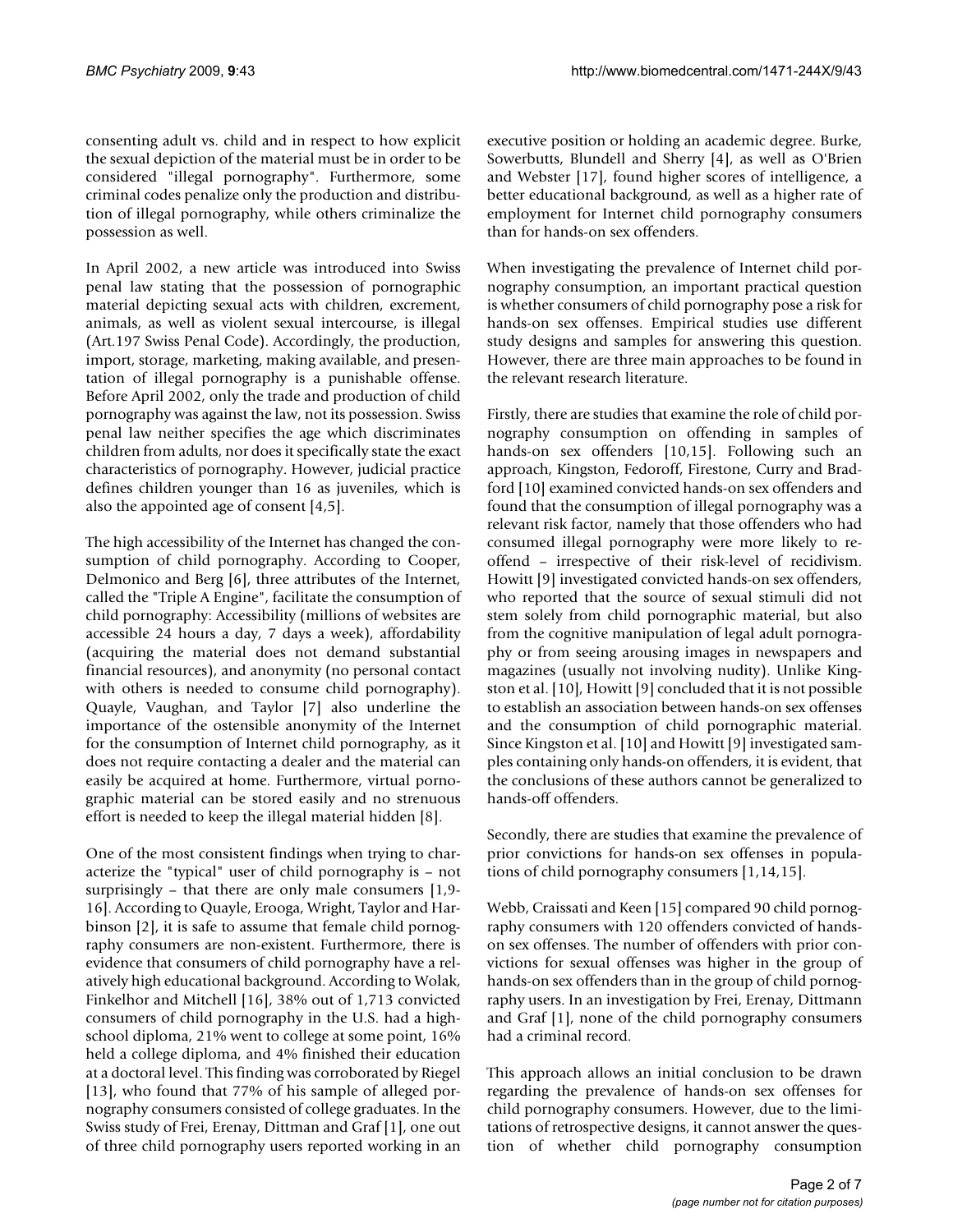represents a risk factor for committing hands-on sex offenses in the future.

Thirdly, research designs following up on a sample of offenders convicted of child pornography consumption would appear to be the best approach [14]. So far, there is only one study that has analyzed the association between child pornography consumption and the subsequent perpetration of hands-on sex offenses [14]. In their sample of convicted child pornography consumers, Seto and Eke [14] found a recidivism rate of 1.3% for hands-on sex offenses and 5.3% for hands-off sex offenses in a followup time of two and a half years. In this study, 24% of the study sample had been convicted for a hands-on sex offense against a minor. An Internet based survey by Riegel [13] found results pointing in the same direction as Seto and Eke's: Participants identifying themselves as "Boy-Attracted Pedosexual Males (BPM)" were asked whether the consumption of child pornographic material increased the desire to commit sexual acts with minors, 84.5% of the survey sample replied  $\mu$  rarely" or  $\mu$  never". The author interpreted this finding as an indication that the consumption of child pornography alone is not a sufficient risk factor for committing a hands-on sex offense.

Altogether, the empirical literature does not put forward any evidence that the consumers of child pornography pose a considerably increased risk for perpetrating handon sex offenses. Instead, the current research literature supports the assumption that the consumers of child pornography form a distinct group of sex offenders. Though some consumers do commit hands-on sex offenses as well – the majority of child pornography users do not. Previous hands-on sex offenses are a relevant risk factor for future hands-on sex offenses among child pornography users, just as they are among sex offenders in general. The consumption of child pornographic material alone does not seem to predict hands-on sex offenses.

The aim of this study was to analyze the characteristics of a sample of child pornography users and the proportion of those who subsequently re-offended with hands-on and hands-off sex offenses.

### **Methods** *Ethical approval*

Non-invasive studies and studies that do not examine patients directly are not investigated by the Ethics Commission of the Canton of Zurich, as their ethical soundness is generally assumed. Nonetheless, in order to ensure ethical and judicial approval, the entire research project was presented to the Justice Department of the Canton of Zurich. A second examination was conducted by the Federal Office of Justice in connection with the request for the criminal records. The study was approved and supported by both authorities.

# *Sample*

On a website owned by the US company "Landslide Productions", illegal pornography was distributed over the Internet [2,18]. When the website was shut down by the US-Postal Service in 1999, it had approximately 75'000 customers worldwide. The user data was handed over to the judicial authorities in the respective countries, which led to well coordinated, international police operations [18]. Through a number of house searches in 2002, a Swiss police operation ("Operation Genesis") revealed over 400 persons suspected of having consumed illegal pornographic material via Landslide Productions Inc. Of these 400 people, only those suspected of child pornography consumption, were included in the study sample. This led to a sample size of  $N = 231$ .

# *Data collection*

The Department of Public Prosecution provided the judicial files and all necessary information for assessing the socio-demographic and offense related characteristics.

2002 was the cut-off point, with any convictions prior to this date being 'previous convictions'. The follow-up was in 2008, therefore resulting in a six year follow-up period, during which time all new offenses were deemed to be reoffending.

The information on previous convictions was collected from the criminal records.

Recidivism was assessed based on two sources of information, namely the criminal records as well as the database of the Zurich criminal justice system. By using these two sources of information, it was possible to analyze two different definitions of recidivism.

According to a strict definition, recidivism was assumed only if new convictions subsequent to the index offense (child pornography consumption) were registered in the criminal records.

A broader definition of recidivism was introduced including convictions, as well as ongoing investigations and charges, as it is a well known fact that the use of criminal records frequently leads to an underestimation of especially sex and violent recidivism. Thus, in Switzerland, convictions of criminally non-responsible offenders, which often involve sex and violent offenses, are not registered in the official criminal records. Also, the registration of sex and violent offenses in the criminal records often takes several years due to longer investigation and appeal periods.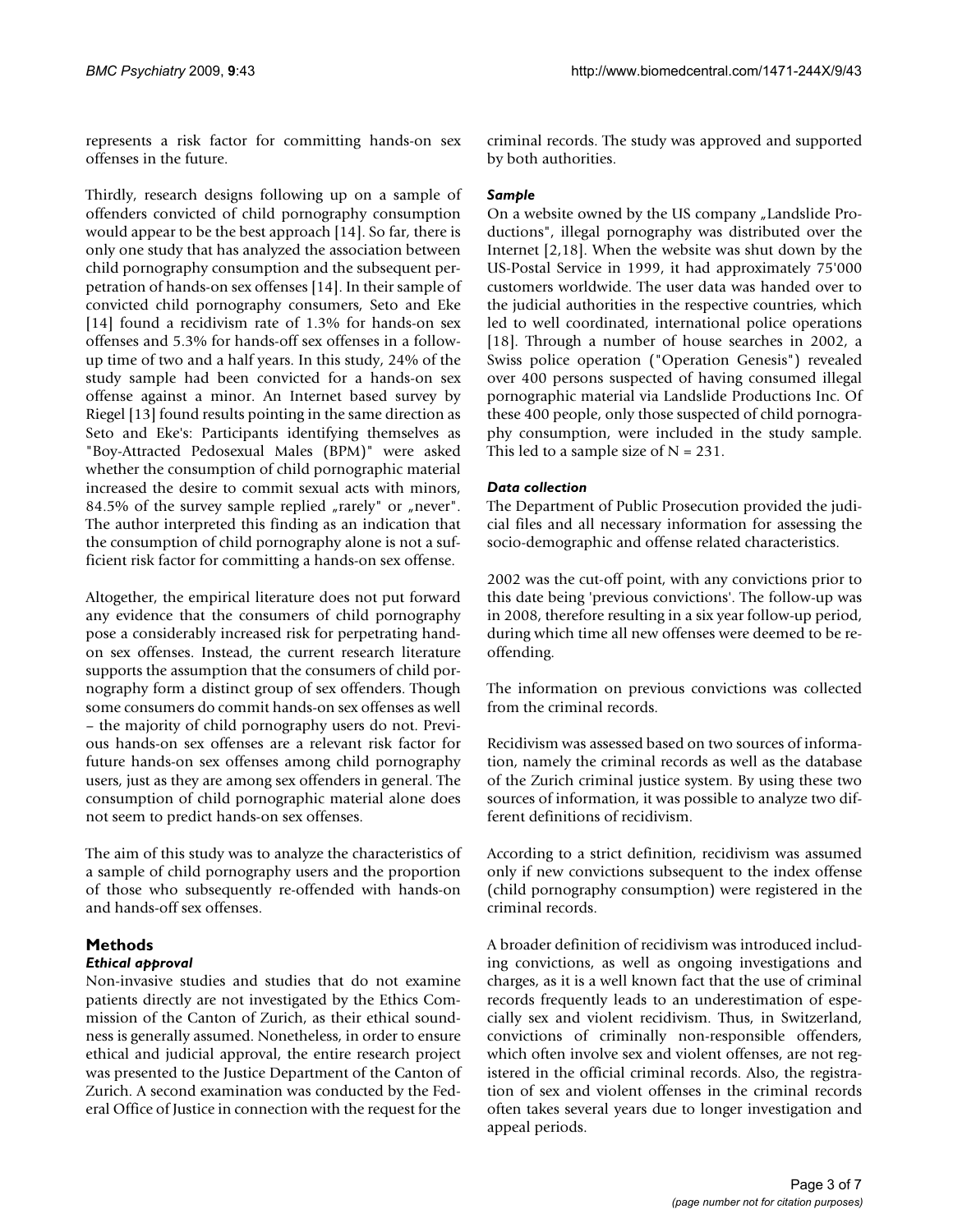# *Statistical analysis*

Descriptive statistical analyses were performed to examine the socio-demographic and offense related characteristics of the study sample. In order to investigate further, a stratified analysis was conducted: During the court proceedings,  $95\%$  (n = 217) of the sample confessed to having used child pornography, however, the evidence only led to convictions in 55% ( $n = 127$ ) of the cases. Unlike current legal practice, saving illegal data in the temporary data cache of the computer was not enough for a conviction in 2002 – only if a permanent recording of the illegal material could be proven was it possible to convict the accused. Though only around half of the sample was actually convicted, there were sufficient grounds for assuming that all subjects in the study sample had consumed child pornography, seeing as they had registered with their personal credit cards and confessed to the allegations. Accordingly, the legal fees were also imposed on those offenders who were acquitted. However, this lead to two different subsamples which allowed a stratified analysis: the sample of convicted offenders and the sample of acquitted offenders. The aim of the stratified analysis was to determine whether a legal sanction led to a behavioral change regarding the consumption of illegal pornography. Significance was tested with the chi-square test.

All statistical analyses were carried out with STATA SE 10.1.

# **Results**

#### *Socio-demographic characteristics*

At the time of offense, the average age of the subjects was 36 years (SD 10.0), with a range from 18 to 65. The majority of the subjects were Swiss nationals (94%, n = 217), 58% (n = 128) were single, 33% (n = 74) were married, 8% ( $n = 19$ ) were divorced and 1% ( $n = 3$ ) were widowed. 25% ( $n = 55$ ) of the study sample had children.

Out of 226 subjects,  $45\%$  (n = 102) worked in a position that required a university level diploma,  $50\%$  (n = 112) held a job requiring formal vocational training and 5% (n = 12) were unskilled workers. Roughly one third (32%, n = 70) worked in a computer science or engineering-oriented profession, 26% (n = 56) held a blue collar job and 33% ( $n = 72$ ) worked in the service industry. Nearly half of the study sample worked primarily with a computer at their place of work.

# *Offense characteristics*

# *Location of pornography consumption (index offense)*

95% (n = 218) of the sample had Internet access from home and 30% ( $n = 68$ ) at work. Even so, child pornography was consumed at work in only four cases (2%) and only one subject actually saved child pornography onto a work computer.

### *Characteristics of the illegal material*

Two subjects (1%) were in possession of pornographic material they had made themselves.  $19\%$  (n = 43) of the sample were in possession of more than 5'000 files of illegal pornography. Forty percent  $(n = 93)$  of the subjects consumed only child pornography, the rest consumed other types of illegal pornography, such as pornography depicting sexual acts with animals, excrement, or involving brutality. One out of three subjects  $(33\%, n = 77)$  consumed at least three types of illegal pornography.

# *Criminal history*

Before the police operation "Genesis" in 2002, 4.8% ( $n =$ 11) of the study sample had prior convictions for a sex and/or violent offense: Two subjects (1.0%) had prior convictions for hands-on sex offenses involving child sexual abuse,  $3.5\%$  (n = 8) subjects had prior convictions for hands-off sex offenses (possession/consumption of illegal pornography) and one subject had a prior conviction for a violent offense.

### *Recidivism*

Applying the *strict definition* of recidivism, 3.0% (n = 7) of all subjects re-offended with a sex and/or violent offense during the six year follow-up. In detail,  $2.6\%$  (n = 6) of the study sample recidivated with a hands-off sex offense (consumption of illegal pornography) and  $0.4\%$  (n = 1) with a violent offense (bodily harm). No one in the study sample was convicted of a hands-on sex offense.

Applying the *broader definition* of recidivism (including reconvictions, ongoing investigations and charges), the rate of violent and/or sexual recidivism was  $6\%$  (n = 14). Nine (3.9%) of the subjects were investigated, charged or convicted for hands-off sex offenses, all of which were due to illegal pornography possession. Two subjects (0.8%) were being investigated, charged or convicted for a handson sex offense, namely child sexual abuse. Recidivism with a violent offense was documented in  $1.3\%$  (n = 3) of the cases.

Of the 9 subjects who had recidivated with a hands-off sex offense according to the broad definition, none had previously been convicted (before the index offense) for a hands-off sex offense. Of the two subjects who had reoffended with a hands-on sex offense according to the broad definition, one had previously been convicted for a hands-on sex offense.

Table 1 shows the prevalence rates for prior convictions, as well as recidivism rates.

#### *Convicted vs. acquitted consumers of illegal pornography*

Stratified analyses of the data revealed several differences between subjects convicted of consuming illegal pornog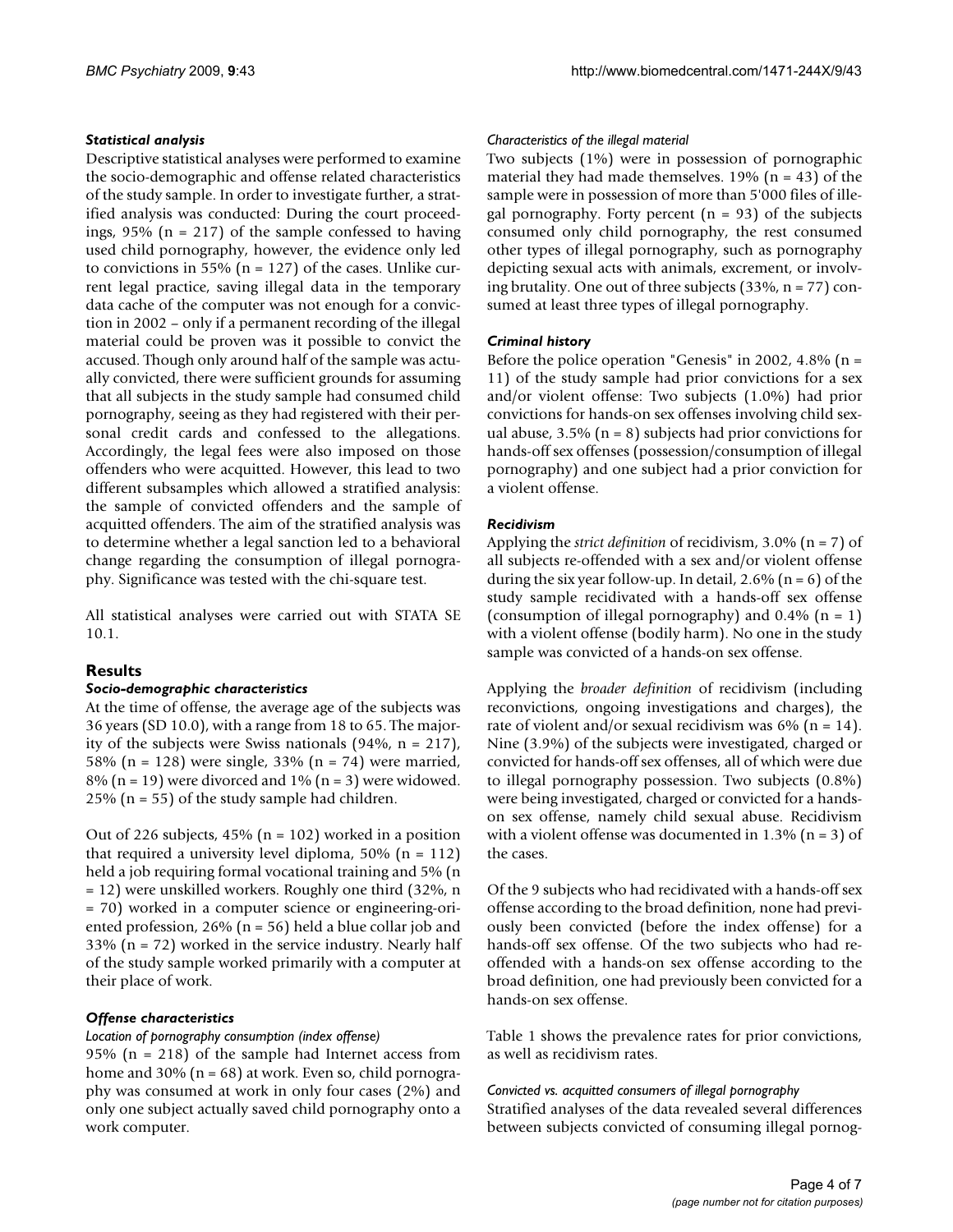raphy (group: convicted) and those who were acquitted (group: acquitted).

Acquitted offenders were significantly more likely to be married (40% vs. 28%) but did not differ with respect to vocational education or job position.

More frequently, various forms of illegal pornography were found in the group of convicted consumers and these subjects were also more likely to own a collection of this material (30% vs. 5%). Furthermore, they held more subscriptions to commercial websites containing legal pornographic material (28% vs. 10%) and were more likely to be in the possession of commercial (legal) pornographic material recorded on VHS, CDs, and DVDs (19% vs. 4%).

Convicted and acquitted subjects did not differ with respect to prior convictions. However, the two subjects already convicted for a hands-on sex offense, along with the only person previously convicted for a violent offense, were not convicted for the possession of illegal pornography as result of the police operation.

According to the broad definition of recidivism, 7.3% (n = 9) of the convicted group re-offended with a hands-off sex offense while none of the acquitted group did. Viceversa, none of the convicted group re-offended with a hands-on sex offense while 1.9% ( $n = 2$ ) of the acquitted group did.

Table 2 shows the significant differences in the consumption pattern of convicted vs. acquitted users of illegal pornography.

# **Discussion**

For the present study, the criminal records of all men charged with child pornography, as a result of the police operation "Genesis", were analyzed. This study is one of the few scientific reports covering a six year follow-up period of a sample of subjects charged with the consumption of child pornographic material.

Descriptive analyses suggest that child pornography users are less likely to be married: While only one out of three subjects was married at the time of the police operations, the census data of the Canton of Zurich reported that 45% of the Swiss male population living in the Canton of Zurich was married. Moreover, the foreign nationals (6%) in the present study were underrepresented in comparison to the 31% of foreign male residents in the Canton of Zurich [19]. This finding is remarkable seeing as this underrepresentation cannot be found for hands-on sex offenses [20]. As in other studies [4,13,16,17], the finding that child pornography consumers are well educated was replicated in the present study: Only 5% of the investigated sample held an unqualified job position – a figure that is rather low compared to the 16% of unskilled workers in the permanent living population of the Canton of Zurich [21].

In summary, our results suggest that users of child pornography are probably well integrated in Swiss society, as the majority of subjects held a job requiring extensive training and were Swiss nationals.

The question of whether consumers of child pornography pose a risk for hands-on sex offenses has not yet been answered. In their sample of child pornography users, Seto und Eke [14] found that 24% of the study sample had a criminal record for a hands-on sex offense against a minor and 15% had a prior conviction for the possession of child pornography. Other studies however, have found low rates of previous convictions for hands-on sex offenses among child pornography consumers [4,15].

In our study, we were able to replicate the finding that the majority of child pornography consumers do not have a criminal record for a violent and/or sex offense. Before the police operation, 3.5% of the study sample had prior convictions for a hands-off sex offense and  $1\%$  (n = 2) for hands-on sex offenses involving child sexual abuse. We cannot explain the large difference of prior conviction rates in our sample compared to Seto and Eke [14] – further research would be necessary to find out if they differ

**Table 1: Criminal history and recidivism divided into offense categories**

|                             | Criminal history $(N = 231)$<br>% (n) | Recidivism $(N = 231)$     |                           |
|-----------------------------|---------------------------------------|----------------------------|---------------------------|
|                             |                                       | Strict definition<br>% (n) | Broad definition<br>% (n) |
|                             |                                       |                            |                           |
| Hands-on sex offenses       | 1.0(2)                                | 0(0)                       | 0.8(2)                    |
| Hands-off sex offenses      | 3.5(8)                                | 2.6(6)                     | 3.9(9)                    |
| Violent offenses            | 0.4(1)                                | 0.4(1)                     | 1.3(3)                    |
| Sex and/or violent offenses | $4.8$ (11)                            | 3.0(7)                     | 6.0(14)                   |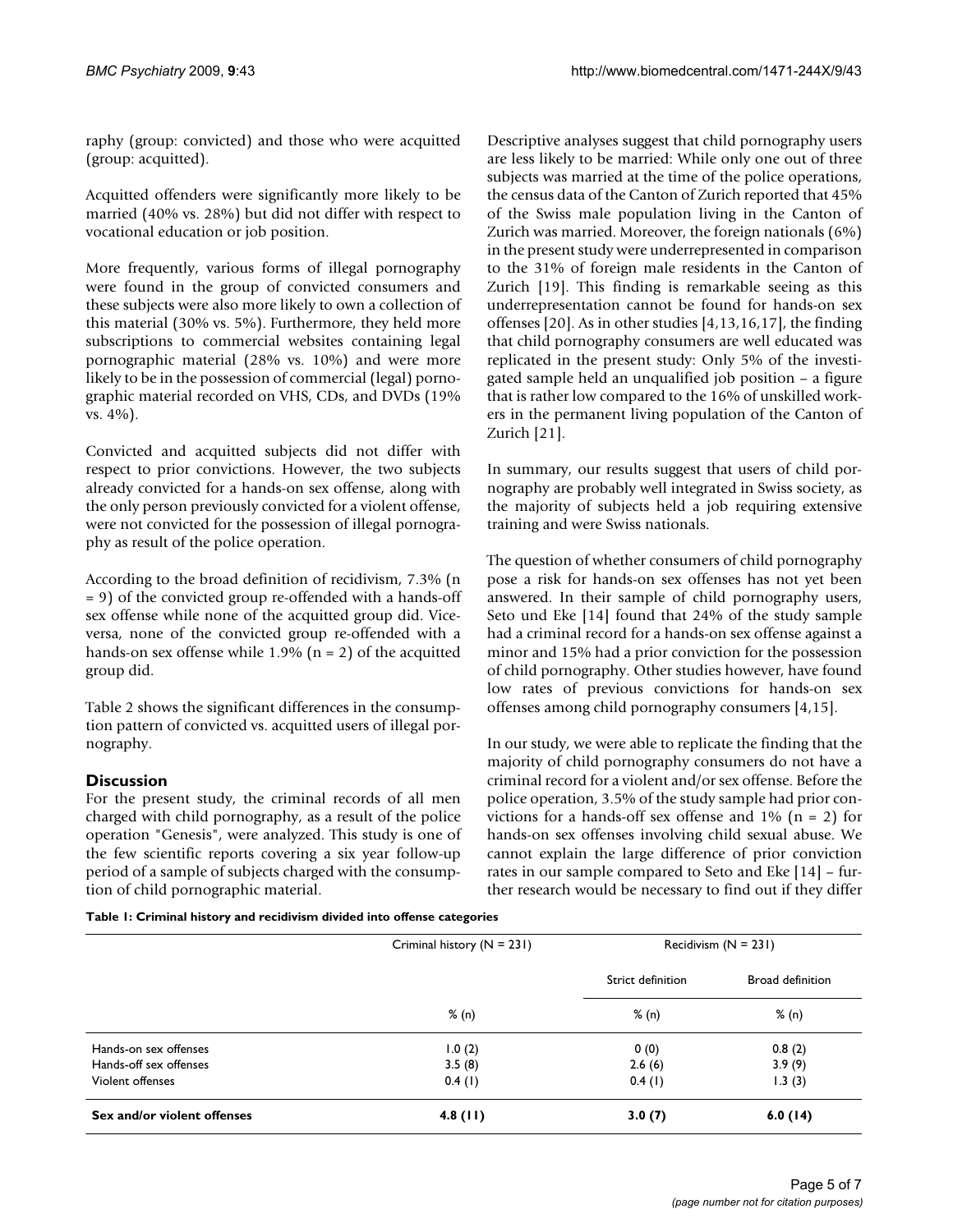|                                       |                  | Convicted | Acquitted | $\chi^2$ |
|---------------------------------------|------------------|-----------|-----------|----------|
|                                       |                  | % (n)     | % (n)     |          |
| Type of consumed illegal pornography  | Child            | 86 (109)  | 48 (50)   | 37.98*   |
|                                       | <b>Brutality</b> | 47 (60)   | 25(26)    | $12.11*$ |
|                                       | Excrement        | 45 (57)   | 32(33)    | $4.16*$  |
|                                       | Animals          | 44 (56)   | 28 (29)   | $6.46*$  |
| Collection of illegal pornography     |                  | 30(38)    | 5(5)      | $23.8*$  |
| Subscription to pornographic websites |                  | 100(127)  | 94 (96)   | $7.67*$  |
| Possession of commercial VHS tapes    |                  | 28(36)    | 10(10)    | $12.3*$  |
| Possession of commercial CDs and DVDs |                  | 19(24)    | 4(4)      | $12.14*$ |

#### **Table 2: Significant differences in the consumption pattern of convicted vs. acquitted users of illegal pornography**

 $*_{p}$  < .05

significantly in regard to socio-economic, educational and/or other variables.

Studies investigating hands-on sex offender populations support the assumption that the consumption of illegal pornography is a relevant risk factor for recidivism [10]. In contrast, Seto and Eke [14] found low recidivism rates for both hands-on (1.3%) and hands-off (5.3%) sex offenses in a follow-up time of two and a half years for their sample of child pornography consumers.

Similar to Seto and Eke [14], we found low rates of recidivism among our sample. When applying the broader definition of recidivism by taking investigations and charges into account, the recidivism rates were 0.8% for hands-on and 3.9% for hands-off sex offenses. These recidivism rates after a follow-up time of six years indicate that the risk of re-offending for child pornography consumers is quite low.

#### *Limitations*

The investigated population could be severely biased, seeing as the users needed a credit card and sufficient knowledge of a foreign language (English) in order to gain access to the pornographic material. This could explain the rather elevated proportion of well educated subjects in the study sample and indicates that the investigated sample is most probably not representative for consumers of illegal pornography in Switzerland.

#### **Conclusion**

Among the subjects of the present study, only 1% were known to have committed a past hands-on sex offense, and only 1% were charged with a subsequent hands-on sex offense in the 6 year follow-up. The consumption of child pornography alone does not seem to represent a risk factor for committing hands-on sex offenses in the present sample – at least not in those subjects without prior convictions for hands-on sex offenses.

# **Competing interests**

The authors declare that they have no competing interests.

### **Authors' contributions**

JE has given substantial contributions to the conception, analysis, and interpretation of the data and helped draft the manuscript. FU and CB developed the idea for the study and developed the study design. LH was involved in the process of data collection and performed the statistical analysis. TE and AL have been involved in revising the manuscript critically. AR was substantially involved in interpreting the results and writing the manuscript. All authors read and approved the final manuscript.

#### **Acknowledgements**

We would like to thank the Canton Zurich Department of Public Prosecution, as well as the Sex Offense Department of the Zurich Canton Police for supporting the study.

Further thanks go to Nicole Wetli for proof reading and further manuscript layout.

#### **References**

- Frei A, Erenay N, Dittmann V, Graf M: [Paedophilia on the Inter](http://www.ncbi.nlm.nih.gov/entrez/query.fcgi?cmd=Retrieve&db=PubMed&dopt=Abstract&list_uids=16208587)**[net – a study of 33 convicted offenders in the Canton of](http://www.ncbi.nlm.nih.gov/entrez/query.fcgi?cmd=Retrieve&db=PubMed&dopt=Abstract&list_uids=16208587) [Lucerne.](http://www.ncbi.nlm.nih.gov/entrez/query.fcgi?cmd=Retrieve&db=PubMed&dopt=Abstract&list_uids=16208587)** *Swiss Medical Weekly* 2005, **135(33–34):**488-494.
- 2. Quayle E, Erooga M, Wright L, Taylor M, Harbinson D: **Abuse Images and the Internet.** In *Only Pictures? Therapeutic work with Internet sex offenders* Edited by: Quayle E, Erooga M, Wright L, Taylor M, Harbinson D. Lyme Regis: Russell House Publishing Ltd; 2006:1-11.
- 3. Taylor M, Quayle E, Holland G: **Child Pornography, the Internet and offending.** *The Canadian Journal of Policy Research* 2001, **2:**94-100.
- 4. Burke A, Sowerbutts S, Blundell B, Sherry M: **Child Pornography and the Internet: Policing and Treatment Issues.** *Psychiatry, Psychology and Law* 2002, **9(1):**79-84.
- 5. Kuhnen K: *Kinderpornographie und Internet; Child pornography in the Internet* Goettingen: Hogrefe; 2007.
- 6. Cooper A, Delmonico DL, Burg R: **Cybersex users, abusers, and compulsives: New findings and implications.** *Cybersex: The dark side of the force A special issue of the Journal of Sexual Addiction & Compulsivity* 2000, **7:**5-27.
- 7. Quayle E, Vaughan M, Taylor M: **Sex offenders, internet child abuse images and emotional avoidance: The importance of values.** *Aggression and Violent Behavior* 2006, **11(1):**1-11.
- 8. Quayle E, Erooga M, Wright L, Taylor M, Harbinson D: **Collecting Images.** In *Only Pictures? Therapeutic work with Internet sex offenders*